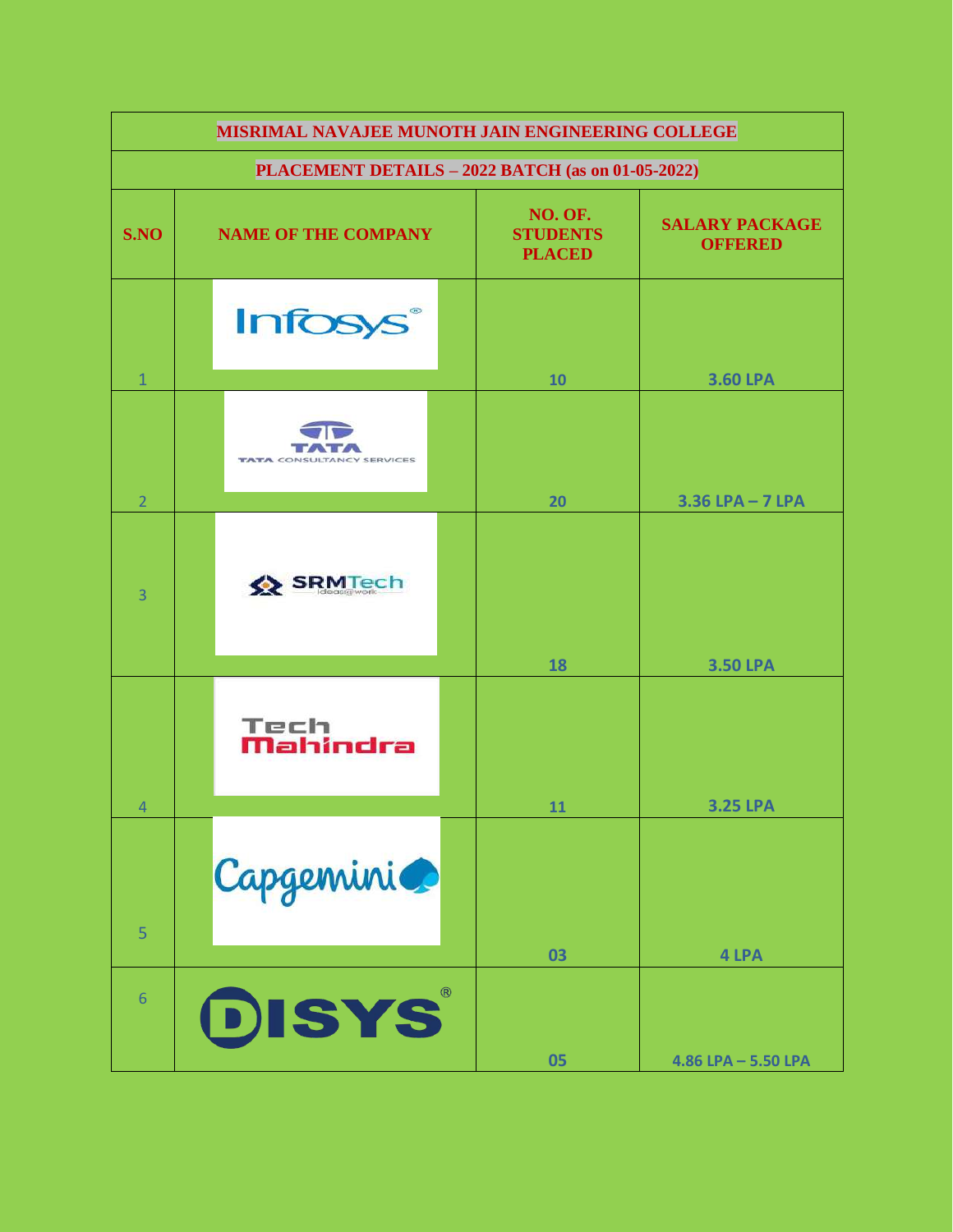| $\overline{7}$ | <b>ZOHO</b>                                                     | 02 | 7 LPA               |
|----------------|-----------------------------------------------------------------|----|---------------------|
| 8              | U<br><b>ACIES</b>                                               | 02 | <b>3.75 LPA</b>     |
| $\overline{9}$ | wipro                                                           | 07 | <b>3.50 LPA</b>     |
| 10             | OC<br>AdminDroid                                                | 04 | <b>5.60 LPA</b>     |
|                | SUTHERLAND                                                      |    | $1.80$ LPA $- 2.50$ |
| 11             |                                                                 | 14 | <b>LPA</b>          |
| 12             | <b>Valued</b><br><b>Epistemics</b>                              | 01 | 7 LPA               |
| 14             | <b>INFOCEPTS</b><br>S T A Y<br>M <sub>O</sub><br>$R$ $N$<br>D E | 05 | <b>4.62 LPA</b>     |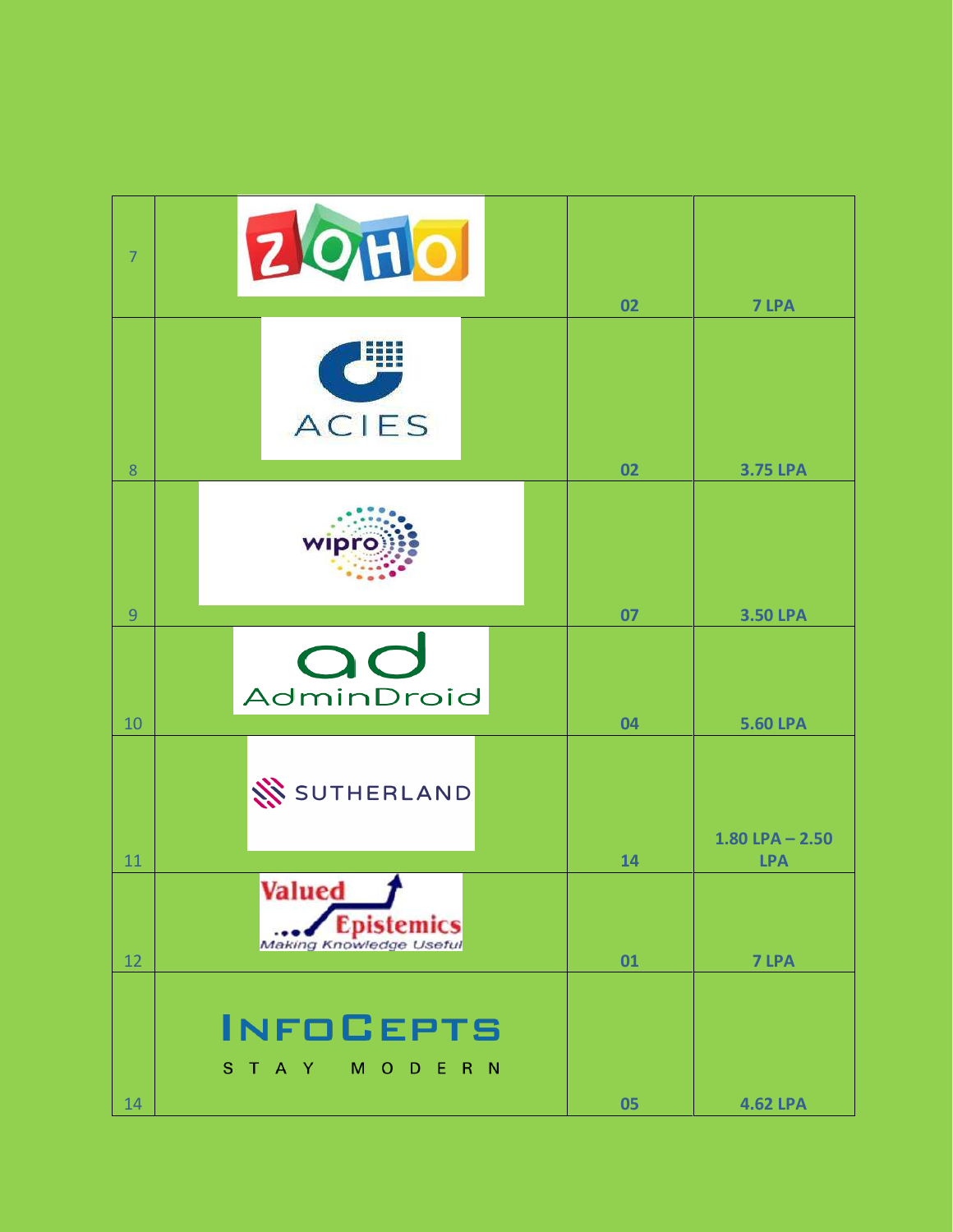| 15 | ÷i.<br><b>HEXAWARE</b>                                       | 03 | $4$ LPA $-6$ LPA |
|----|--------------------------------------------------------------|----|------------------|
| 16 | bitcot<br>Solving Digital Challanges                         | 01 | <b>2.52 LPA</b>  |
| 17 | NETTYFISH NETWORKS<br>Great way to grow your visibility      | 08 | <b>2.40 LPA</b>  |
| 18 | Gabriel SCo.                                                 | 02 | <b>5.50 LPA</b>  |
| 19 | JMAN Group<br>ACCELERATING BUSINESS PERFORMANCE THROUGH DATA | 01 | <b>3.50 LPA</b>  |
| 20 | iii x<br>Mindtree                                            | 03 | 4 LPA            |
|    | HirePRC                                                      |    |                  |
| 21 |                                                              | 02 | 3 LPA            |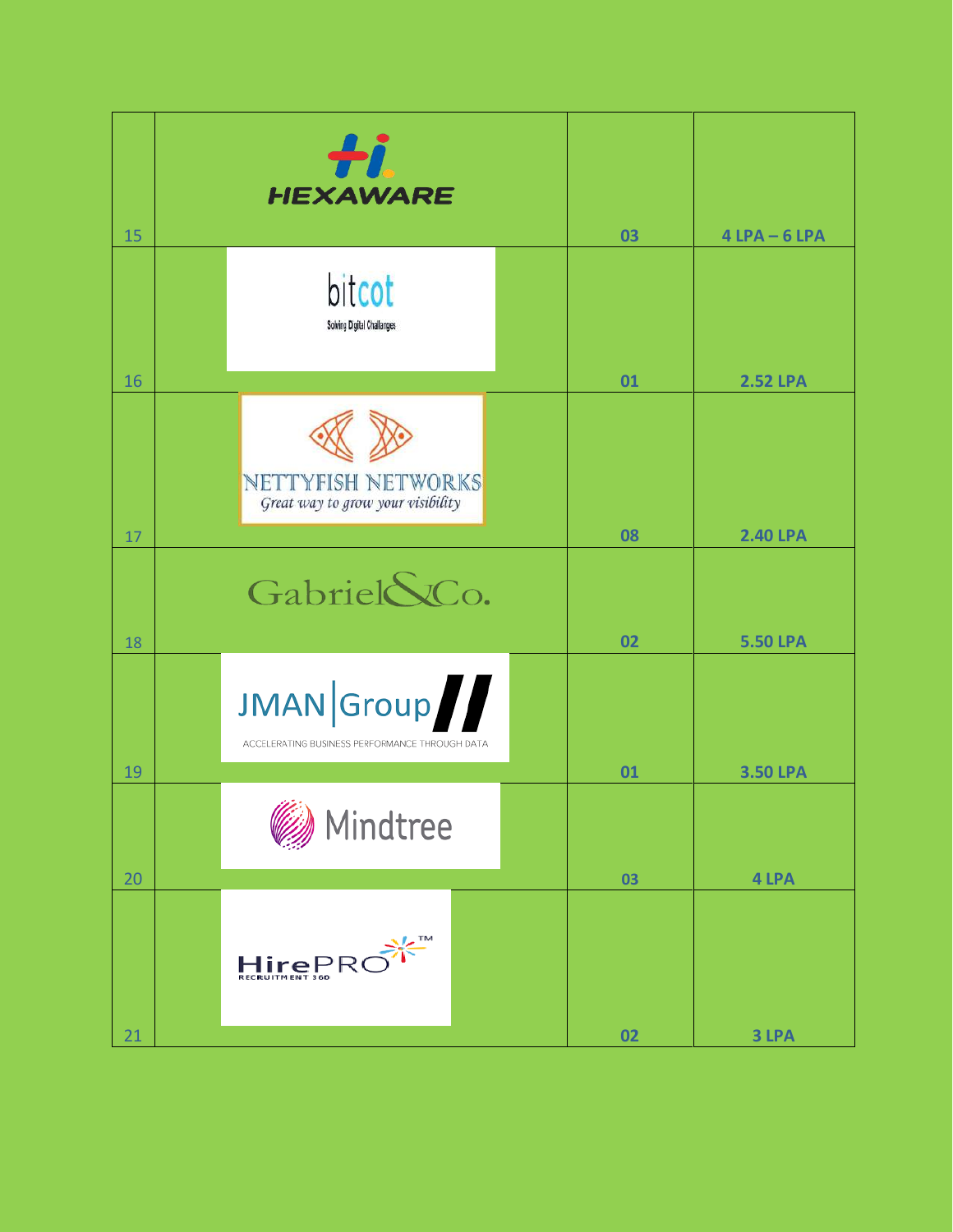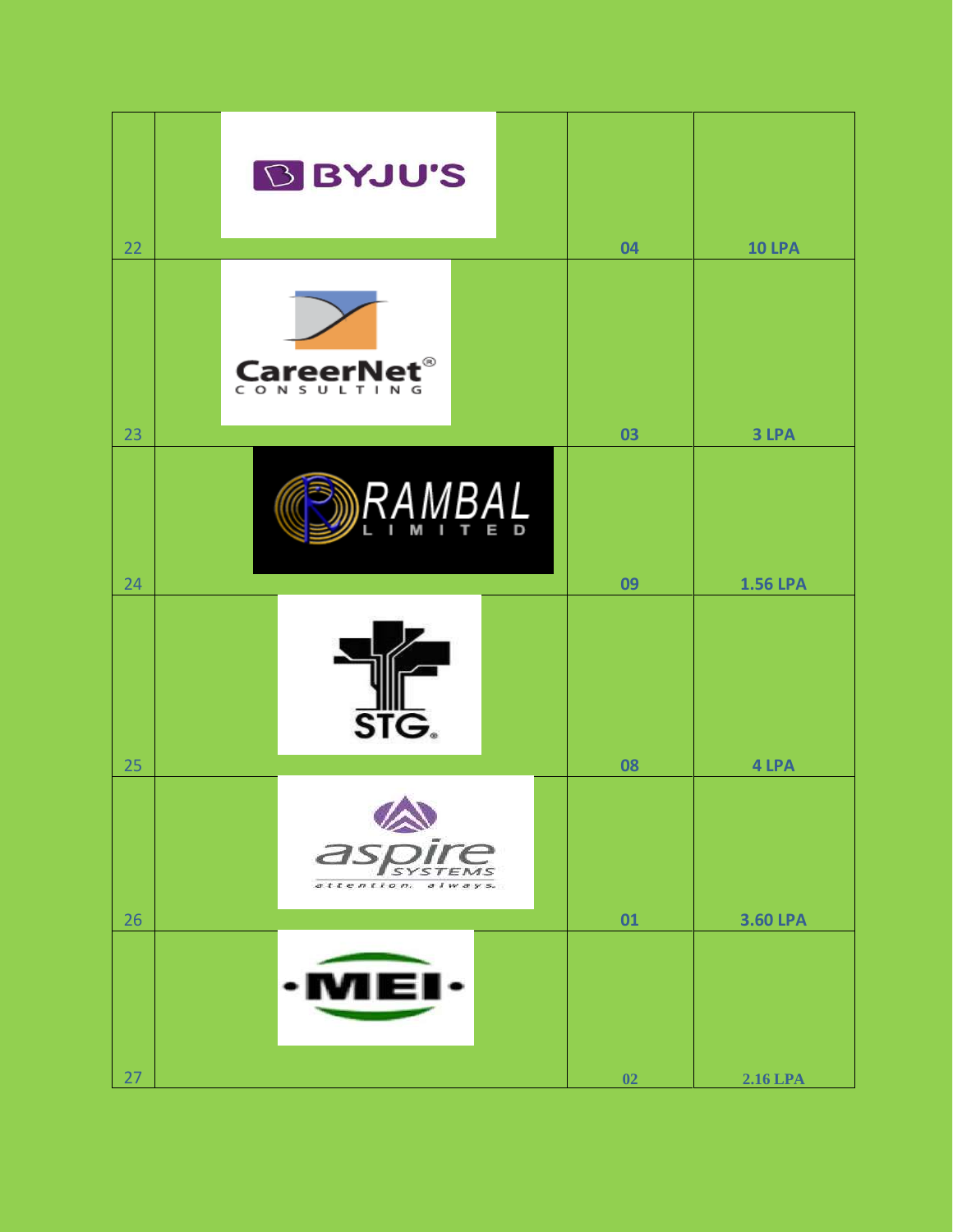|    | <b>Domex e-Data</b>             |        |                  |
|----|---------------------------------|--------|------------------|
| 28 |                                 | 02     | <b>2.02 LPA</b>  |
|    | diamondpick                     |        |                  |
| 29 |                                 | 03     | 3 LPA            |
| 30 | DevCare                         | 01     | 2.40 LPA - 3 LPA |
| 31 | <b>HOCHTIEF</b><br><b>INDIA</b> |        |                  |
|    |                                 | 05     | <b>2.16 LPA</b>  |
|    | <b>TOTAL NO.OF. OFFERS</b>      | $163*$ |                  |
|    | <b>*PLACEMENT IN PROGRESS</b>   |        |                  |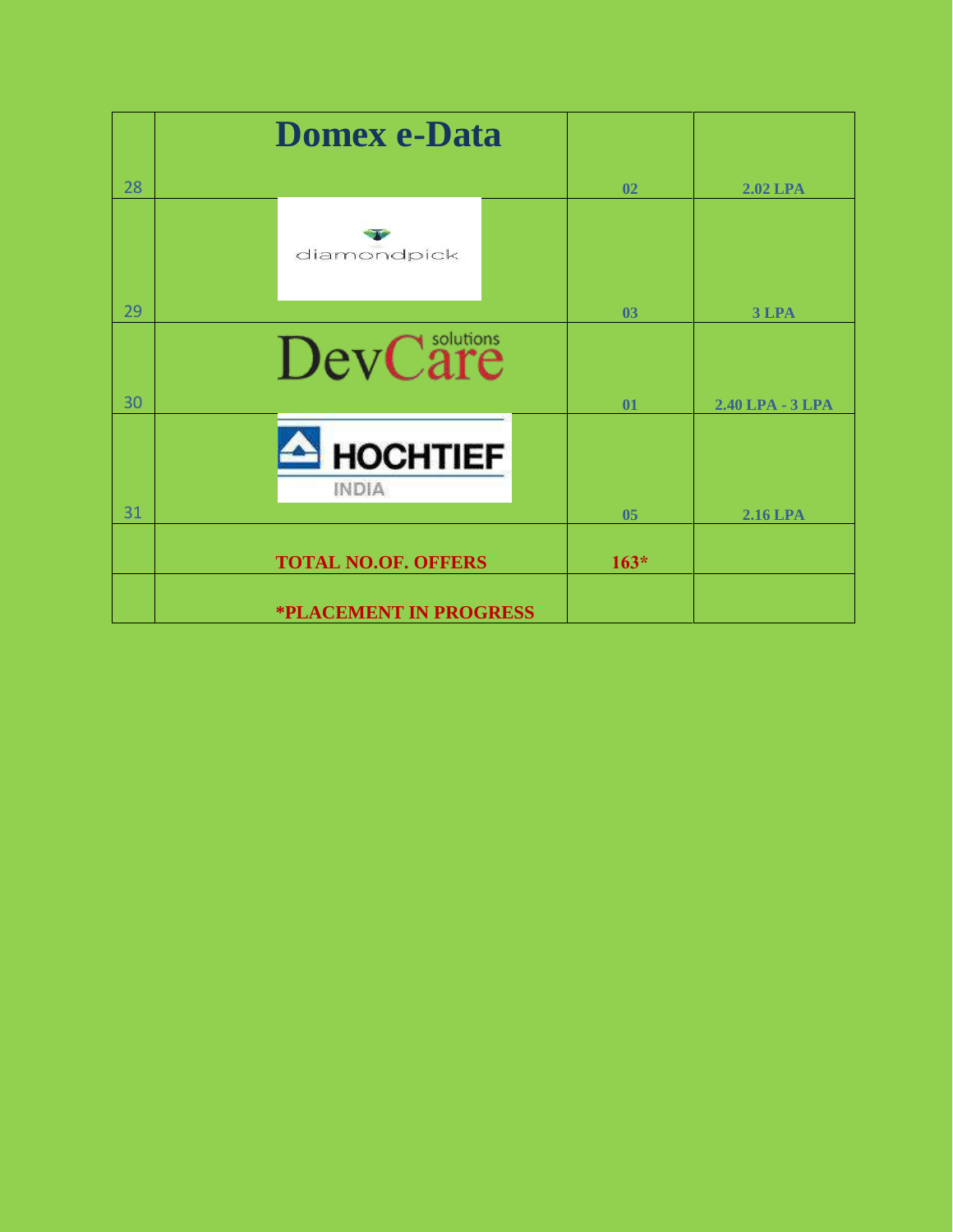## **MISRIMAL NAVAJEE MUNOTH JAIN ENGINEERING COLLEGE CHENNAI -97**

| S.No           | <b>Name of the Student</b>   | <b>Branch</b>        | <b>Company</b> | <b>CTC</b> |
|----------------|------------------------------|----------------------|----------------|------------|
| -1             | Yash Kumar D Jain            | <b>CSE</b>           | <b>INFOSYS</b> | 3.60 LPA   |
| $\overline{2}$ | Amirtha.K                    | <b>CSE</b>           | <b>INFOSYS</b> | 3.60 LPA   |
| $\overline{3}$ | Vishnupandian.M.V            | <b>CSE</b>           | <b>INFOSYS</b> | 3.60 LPA   |
| $\overline{4}$ | Roshiny.M                    | <b>CSE</b>           | <b>INFOSYS</b> | 3.60 LPA   |
| $\overline{5}$ | Divyapreya.C                 | <b>CSE</b>           | <b>INFOSYS</b> | 3.60 LPA   |
| 6              | Srinivas.K                   | <b>CSE</b>           | <b>INFOSYS</b> | 3.60 LPA   |
| $\overline{7}$ | Sai Harish.P.R               | <b>CSE</b>           | <b>INFOSYS</b> | 3.60 LPA   |
| 8              | Ashwin.R.S                   | $\mathop{\text{IT}}$ | <b>INFOSYS</b> | 3.60 LPA   |
| 9              | Subha Bera                   | IT                   | <b>INFOSYS</b> | 3.60 LPA   |
| 10             | Ayush Kawad                  | IT                   | <b>INFOSYS</b> | 3.60 LPA   |
| 11             | Sathish Selvakumar           | <b>ECE</b>           | <b>INFOSYS</b> | 3.60 LPA   |
| 12             | Chandra Lekha M.R            | <b>CSE</b>           | <b>TCS</b>     | 3.36 LPA   |
| 13             | <b>Sarada Pranesh</b>        | <b>CSE</b>           | <b>TCS</b>     | 3.36 LPA   |
| 14             | Akurati Kaustiki             | <b>CSE</b>           | <b>TCS</b>     | 3.36 LPA   |
| 15             | Dhruv B Shah                 | <b>CSE</b>           | <b>TCS</b>     | 3.36 LPA   |
| 16             | Janakan Sivakumar            | <b>CSE</b>           | <b>TCS</b>     | 3.36 LPA   |
| 17             | Akshat.D                     | <b>CSE</b>           | <b>TCS</b>     | 3.36 LPA   |
| 18             | Abirami.S                    | <b>CSE</b>           | <b>TCS</b>     | 3.36 LPA   |
| 19             | Divya Preya.C                | <b>CSE</b>           | <b>TCS</b>     | 3.36 LPA   |
| $20\,$         | Ujjwal.A                     | <b>CSE</b>           | <b>TCS</b>     | 3.36 LPA   |
| 21             | <b>Tushar Jain</b>           | <b>CSE</b>           | <b>TCS</b>     | 3.36 LPA   |
| 22             | Jayasurya Jayadevan          | <b>CSE</b>           | <b>TCS</b>     | 3.36 LPA   |
| 23             | Shyam S Kularia              | <b>CSE</b>           | <b>TCS</b>     | 3.36 LPA   |
| 24             | Amirtha.K                    | <b>CSE</b>           | <b>TCS</b>     | 3.36 LPA   |
| 25             | Madhanraj. V                 | <b>CSE</b>           | <b>TCS</b>     | 3.36 LPA   |
| 26             | Krishnan.R                   | <b>CSE</b>           | <b>TCS</b>     | 3.36 LPA   |
| 27             | Charmlin Jenifer.A           | <b>ECE</b>           | <b>TCS</b>     | 3.36 LPA   |
| 28             | Anu Priya.P                  | <b>ECE</b>           | <b>TCS</b>     | 3.36 LPA   |
| 29             | Sathya Abhinav.B             | ECE                  | <b>TCS</b>     | 3.36 LPA   |
| 30             | Sathish Selvakumar           | <b>ECE</b>           | <b>TCS</b>     | 3.36 LPA   |
| 31             | Raj Anand                    | IT                   | <b>TCS</b>     | 3.36 LPA   |
| 32             | Harikrishna.K                | <b>EEE</b>           | <b>Disys</b>   | 4.80 LPA   |
| 33             | Hayagriva Narayanan          | <b>ECE</b>           | <b>Disys</b>   | 3 LPA      |
| 34             | Jinasree.M                   | <b>CSE</b>           | <b>Disys</b>   | 3 LPA      |
| 35             | Jananiya.S                   | <b>CSE</b>           | <b>Disys</b>   | 3 LPA      |
| 36             | <b>Abhishek Kumar Thakur</b> | <b>CSE</b>           | <b>Disys</b>   | 5.40 LPA   |
| 37             | Subha Bera                   | IT                   | AdminDroid     | 5.60 LPA   |
| 38             | Sathya Sandha.C              | <b>CSE</b>           | AdminDroid     | 5.60 LPA   |
| 39             | Ayush Kawad                  | IT                   | AdminDroid     | 4.20 LPA   |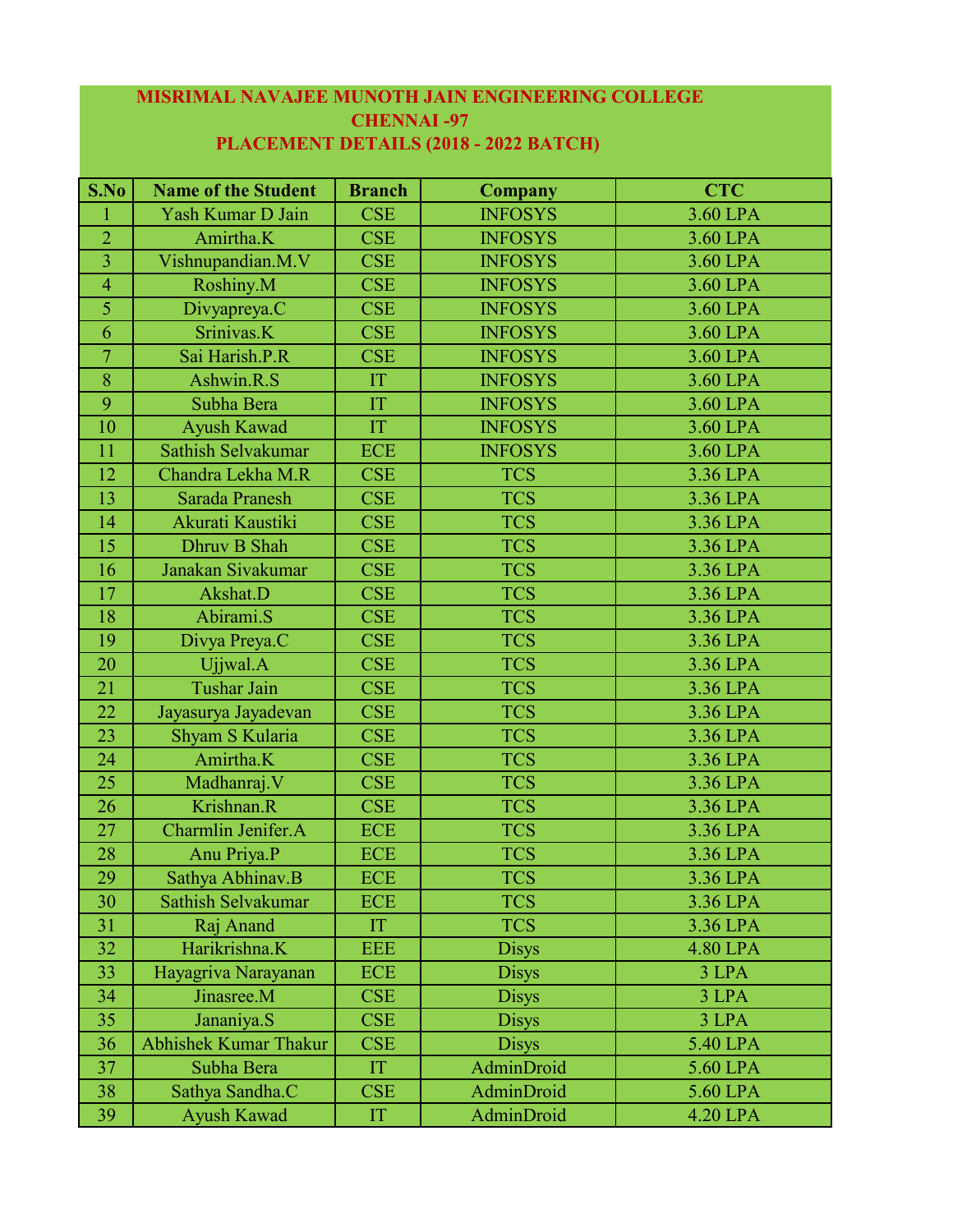| 40              | Aishwarya.P        | IT          | AdminDroid              | <b>4.20 LPA</b> |
|-----------------|--------------------|-------------|-------------------------|-----------------|
| 41              | Akarsh.P.K         | IT          | <b>SRM</b> Technologies | 3.50 LPA        |
| 42              | Ashwin.R.S         | IT          | <b>SRM</b> Technologies | 3.50 LPA        |
| 43              | Mahavir Jain.P     | IT          | <b>SRM</b> Technologies | 3.50 LPA        |
| 44              | Naveen Raaj.R      | IT          | <b>SRM</b> Technologies | 3.50 LPA        |
| 45              | Nidhi P Sharma     | IT          | <b>SRM</b> Technologies | 3.50 LPA        |
| 46              | Sri Vaishnavi.V.G  | IT          | <b>SRM</b> Technologies | 3.50 LPA        |
| 47              | Aishwarya.P        | IT          | <b>SRM</b> Technologies | 3.50 LPA        |
| 48              | Deepika.U          | <b>CSE</b>  | <b>SRM</b> Technologies | 3.50 LPA        |
| 49              | Nancy Leema.K      | <b>CSE</b>  | <b>SRM</b> Technologies | 3.50 LPA        |
| 50              | Puviarasu.K        | <b>CSE</b>  | <b>SRM</b> Technologies | 3.50 LPA        |
| 51              | Rivatha.S          | <b>CSE</b>  | <b>SRM</b> Technologies | 3.50 LPA        |
| 52              | Roshiny.M          | <b>CSE</b>  | <b>SRM</b> Technologies | 3.50 LPA        |
| 53              | Sai Harish.P.R     | <b>CSE</b>  | <b>SRM</b> Technologies | 3.50 LPA        |
| $\overline{54}$ | Sanjaya.V          | <b>CSE</b>  | <b>SRM Technologies</b> | 3.50 LPA        |
| 55              | Swetha.G           | <b>CSE</b>  | <b>SRM Technologies</b> | 3.50 LPA        |
| 56              | Varshini.P         | <b>CSE</b>  | <b>SRM Technologies</b> | 3.50 LPA        |
| 57              | Yamini.D           | <b>CSE</b>  | <b>SRM</b> Technologies | 3.50 LPA        |
| 58              | Maharaja.S         | <b>CSE</b>  | <b>SRM</b> Technologies | 3.50 LPA        |
| 59              | Aishwarya.C        | <b>CSE</b>  | Tech Mahindra           | 3.25 LPA        |
| 60              | Sathya Sandha.C    | <b>CSE</b>  | <b>Tech Mahindra</b>    | 3.25 LPA        |
| 61              | Logeshwaran.M      | <b>CSE</b>  | <b>Tech Mahindra</b>    | 3.25 LPA        |
| 62              | Maharaja.S         | <b>CSE</b>  | <b>Tech Mahindra</b>    | 3.25 LPA        |
| 63              | Nannidhi.M         | <b>CSE</b>  | <b>Tech Mahindra</b>    | 3.25 LPA        |
| 64              | Nisha Mehta        | <b>CSE</b>  | <b>Tech Mahindra</b>    | 3.25 LPA        |
| 65              | Rivatha.S          | <b>CSE</b>  | <b>Tech Mahindra</b>    | 3.25 LPA        |
| 66              | Sanjaya.V          | <b>CSE</b>  | <b>Tech Mahindra</b>    | 3.25 LPA        |
| 67              | Sharan.M           | <b>CSE</b>  | <b>Tech Mahindra</b>    | 3.25 LPA        |
| 68              | Vetrivel.C         | <b>CSE</b>  | Tech Mahindra           | 3.25 LPA        |
| 69              | Monika.S           | IT          | <b>Tech Mahindra</b>    | 3.25 LPA        |
| 70              | Abhishek.D         | <b>CSE</b>  | Capgemini               | 4 LPA           |
| 71              | Amirtha.K          | <b>CSE</b>  | Capgemini               | 4 LPA           |
| 72              | Suhaila Parveen    | <b>ECE</b>  | Capgemini               | 4 LPA           |
| 73              | <b>Tushar Jain</b> | <b>CSE</b>  | Wipro                   | 3.50 LPA        |
| 74              | Vishnupandian.M.V  | <b>CSE</b>  | Wipro                   | 3.50 LPA        |
| 75              | Srinivas.K         | <b>CSE</b>  | Wipro                   | 3.50 LPA        |
| 76              | Sharan.M           | <b>CSE</b>  | Wipro                   | 3.50 LPA        |
| 77              | Gurusankar.S       | <b>CSE</b>  | Wipro                   | 3.50 LPA        |
| 78              | Logeshwaran        | <b>CSE</b>  | Wipro                   | 3.50 LPA        |
| 79              | Sriram.A.P         | <b>MECH</b> | Wipro                   | 3.50 LPA        |
| 80              | Nisha Mehta        | <b>CSE</b>  | Infocepts               | 4.62 LPA        |
| 81              | Thaneshwar.M       | <b>CSE</b>  | Infocepts               | 4.62 LPA        |
| 82              | Naveen Vasu        | <b>CSE</b>  | Infocepts               | 4.62 LPA        |
| 83              | Arun Kumar.N       | <b>CSE</b>  | Infocepts               | 4.62 LPA        |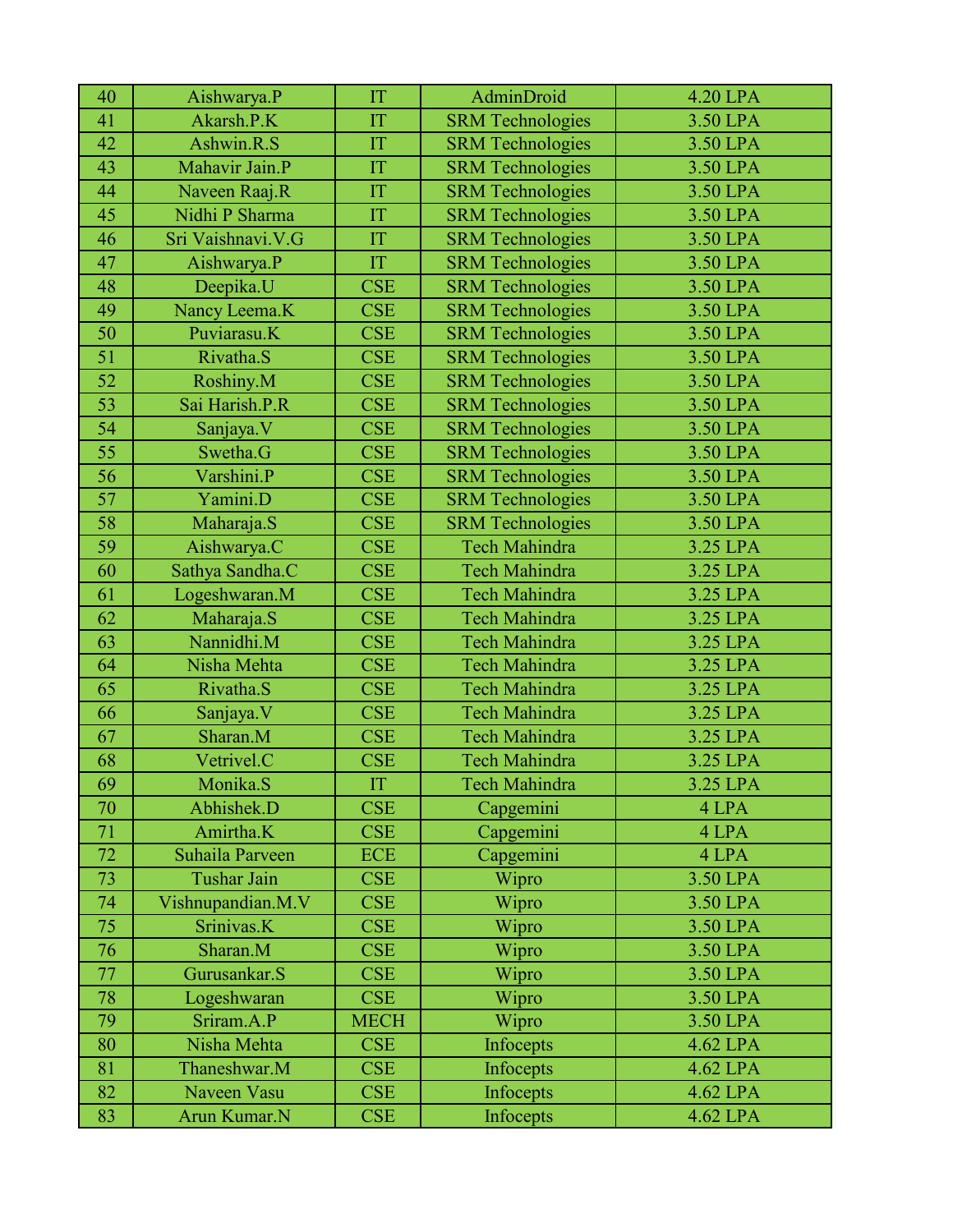| 84  | Logeshwaran.M             | <b>CSE</b>  | Infocepts                   | 4.62 LPA            |
|-----|---------------------------|-------------|-----------------------------|---------------------|
| 85  | Timpleshree.R             | <b>CSE</b>  | Hexaware                    | 4 LPA               |
| 86  | Nannidhi.M                | <b>CSE</b>  | Hexaware                    | 4 LPA               |
| 87  | Rizwan Ullah              | <b>CSE</b>  | Hexaware                    | 6 LPA               |
| 88  | Aishwarya.C               | <b>CSE</b>  | <b>Acies Global</b>         | 3.75 LPA            |
| 89  | Swetha.G                  | <b>CSE</b>  | <b>Acies Global</b>         | 3.75 LPA            |
| 90  | Bharathi Amarnath.P       | <b>MBA</b>  | Nettyfish                   | 2.40 LPA            |
| 91  | Dinesh Kumar.R            | <b>MBA</b>  | Nettyfish                   | 2.40 LPA            |
| 92  | Kishore Kumar.D           | <b>MBA</b>  | Nettyfish                   | 2.40 LPA            |
| 93  | Sathish Kumar.R           | <b>MBA</b>  | Nettyfish                   | 2.40 LPA            |
| 94  | Subash.R                  | <b>MBA</b>  | Nettyfish                   | 2.40 LPA            |
| 95  | Subramanian.R             | <b>MBA</b>  | Nettyfish                   | 2.40 LPA            |
| 96  | Suriya Prasath.J          | <b>MBA</b>  | Nettyfish                   | 2.40 LPA            |
| 97  | Suryaprasad.E             | <b>MBA</b>  | Nettyfish                   | 2.40 LPA            |
| 98  | Sathish.S                 | <b>CSE</b>  | <b>Entrayn Technologies</b> | 2.16 LPA            |
| 99  | Surya.M                   | <b>EEE</b>  | <b>Entrayn Technologies</b> | 2.16 LPA            |
| 100 | Harsha Vardanan           | IT          | <b>Entrayn Technologies</b> | 2.16 LPA            |
| 101 | Adarsh Padmanaban         | IT          | <b>Valued Epistemics</b>    | 7 LPA               |
| 102 | Dhivya Prabha.S           | <b>CSE</b>  | Gabriel & Co                | 5.50 LPA            |
| 103 | Nisha.A                   | IT          | Gabriel & Co                | 5.50 LPA            |
| 104 | Jothika.Y                 | <b>ECE</b>  | Sutherland                  | 1.80 LPA - 2.50 LPA |
| 105 | Suresh Shailendra Sugandh | <b>ECE</b>  | Sutherland                  | 1.80 LPA - 2.50 LPA |
| 106 | Madeash Kumar.R           | <b>ECE</b>  | Sutherland                  | 1.80 LPA - 2.50 LPA |
| 107 | Andrea Bency.J            | <b>ECE</b>  | Sutherland                  | 1.80 LPA - 2.50 LPA |
| 108 | Bala Vigenesh.J           | <b>ECE</b>  | Sutherland                  | 1.80 LPA - 2.50 LPA |
| 109 | Nantha Kumar Sivalingam   | <b>MECH</b> | Sutherland                  | 1.80 LPA - 2.50 LPA |
| 110 | Naveen Bharathi.A         | <b>MECH</b> | Sutherland                  | 1.80 LPA - 2.50 LPA |
| 111 | Yeshwanth.A               | IT          | Sutherland                  | 1.80 LPA - 2.50 LPA |
| 112 | Harsha Vardanan           | IT          | Sutherland                  | 1.80 LPA - 2.50 LPA |
| 113 | Nisha Sarah               | IT          | Sutherland                  | 1.80 LPA - 2.50 LPA |
| 114 | Karthik Raja.S            | <b>CSE</b>  | Sutherland                  | 1.80 LPA - 2.50 LPA |
| 115 | Aravinth.T                | <b>CSE</b>  | Sutherland                  | 1.80 LPA - 2.50 LPA |
| 116 | Bala Murugan.M            | <b>CSE</b>  | Sutherland                  | 1.80 LPA - 2.50 LPA |
| 117 | <b>Akask Krithik.K</b>    | <b>ECE</b>  | Sutherland                  | 1.80 LPA - 2.50 LPA |
| 118 | Santhosh.M                | <b>ECE</b>  | <b>Aspire Systems</b>       | 3.60 LPA            |
| 119 | <b>Achyuth Pramod</b>     | <b>ECE</b>  | <b>JMAN</b> Group           | 3.50 LPA            |
| 120 | Vetrivel.D                | <b>CSE</b>  | <b>Mind Tree</b>            | 4 LPA               |
| 121 | Sharan.M                  | <b>CSE</b>  | <b>Mind Tree</b>            | 4 LPA               |
| 122 | Amirtha.K                 | <b>CSE</b>  | <b>Mind Tree</b>            | 4 LPA               |
| 123 | Kishore Kumar.D           | <b>MBA</b>  | Hirepro                     | 3 LPA               |
| 124 | Suryaprasad.E             | <b>MBA</b>  | Hirepro                     | 3 LPA               |
| 125 | Pashil Hari Gowin.S       | <b>MBA</b>  | <b>Careernet Consulting</b> | 3 LPA               |
| 126 | Sharon Mary.P             | <b>MBA</b>  | <b>Careernet Consulting</b> | 3 LPA               |
| 127 | Hilda Catherine.C         | <b>MBA</b>  | <b>Careernet Consulting</b> | 3 LPA               |